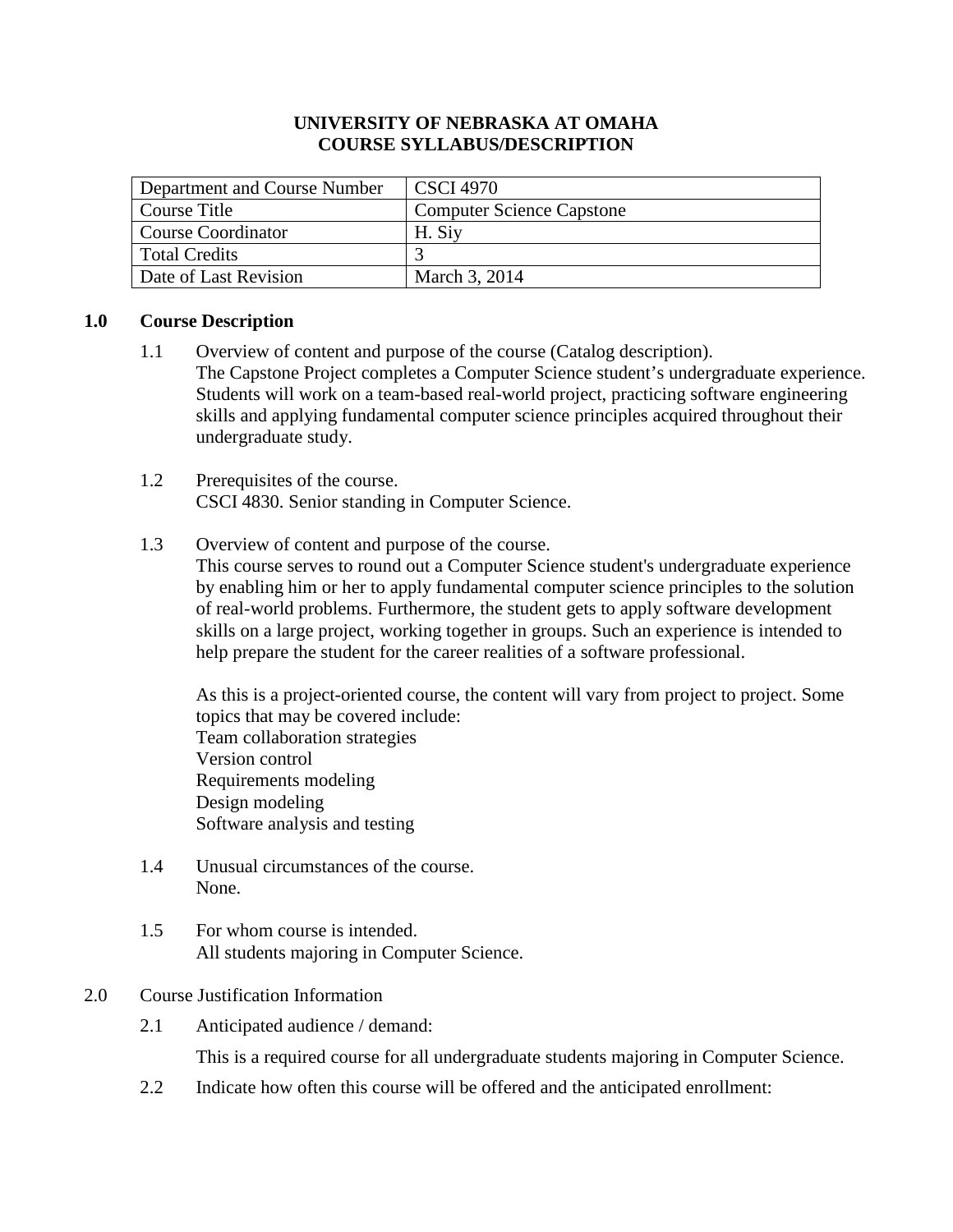Every semester

2.3 If it is a significant change to an existing course, please explain why it is needed: n/a

# **3.0 Objectives**

- 3.1 List of performance objectives stated in terms of the student educational outcomes.
	- 3.1.1 Apply fundamental computer science principles in solving real-world problems.
	- 3.1.2 Develop communication skills through interaction with client.
	- 3.1.3 Gain proficiency in modeling, implementing and testing large software applications.
	- 3.1.4 Learn to work in teams.

# **4.0 Content and Organization**

List of major topics to be covered in chronological sequence (specify number of contact hours on each).

As this is a project-oriented course, the content will vary from project to project. Some topics that may be covered include:

- 4.1 Team collaboration [3]
	- 4.1.1 Group dynamics
	- 4.1.2 Geographically distributed software development
- 4.2 Modeling requirements and solutions [3]
	- 4.2.1 Requirements elicitation and analysis
	- 4.2.2 Architecture and design
- 4.3 Source code analysis [3]
	- 4.3.1 Reasoning about programs
	- 4.3.2 Version control
- 4.4 Testing [3]
	- 4.4.1 Test case development
	- 4.4.2 Regression testing

Additional project-specific lectures may be provided by the instructor and/or client.

- 5.0 Teaching Methodology Information
	- 5.1 Methods:

This is mainly a project-oriented course. The instructor will function as a consultant to the project and will monitor the progress of the project.

Lectures reviewing the software development process will be provided.

Additional lectures specific to a project topic may also be provided.

5.2 Student role: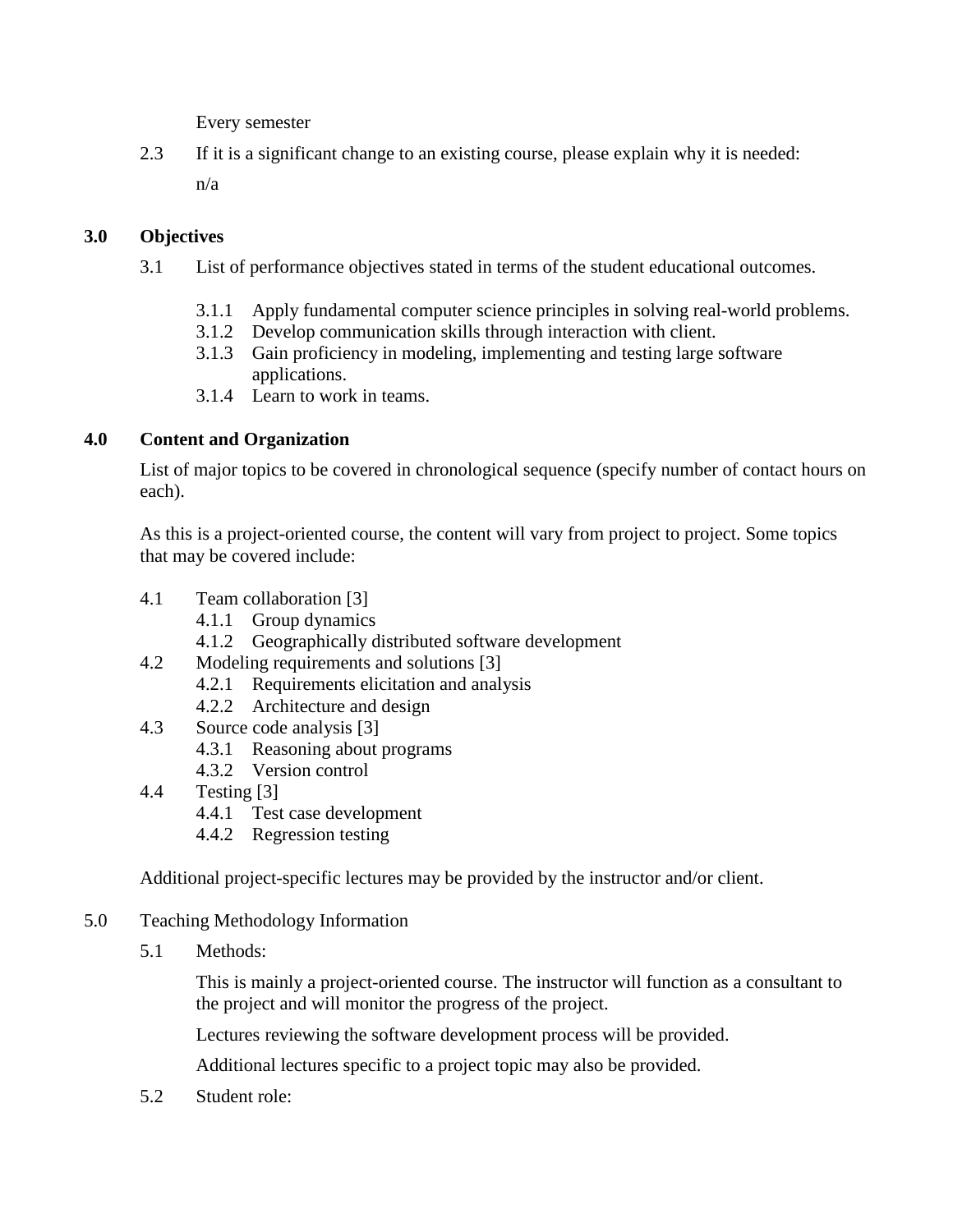Students will form software development teams.

Students will work with a client to develop a project proposal.

Once the proposed project has been approved by the instructor and client, students will consult with the instructor and develop a project plan for delivering a final product acceptable to the client.

Students will be accountable for meeting the planned milestones and reporting progress to the instructor and/or the client.

Upon completion of the project, students will publicly present and demonstrate their work.

- 6.0 Evaluation Information
	- 6.1 Describe the typical types of student projects that will be the basis for evaluating student performance:

Projects are expected to have a challenging software component requiring the nontrivial application of computer science principles. Example application types include scheduling, simulation, data mining, cyber-physical systems, and scientific computing. Projects will usually involve sophisticated algorithms manipulating complex structures, and may involve overlapping areas such as language processing, networks, embedded systems, real-time systems, parallel computation, databases, artificial intelligence, computer graphics, etc.

6.2 Describe the typical basis for determining the final grade (e.g. weighting of various student projects):

The course grade is based on the successful completion of the project, the quality of the project artifacts, and strength of individual contributions.

Individuals will be evaluated based on each person's performance on the project. Individual project contribution will be assessed based on weekly log activities, quality of contributions, and peer evaluations.

6.3 Grading type:

| Points  | Grade     |
|---------|-----------|
| 97-100% | $A+$      |
| 93-96%  | A         |
| 90-92%  | A-        |
| 87-89%  | $B+$      |
| 83-86%  | B         |
| 80-82%  | $B-$      |
| 77-79%  | $C_{\pm}$ |
| 73-76%  | C         |
| 70-72%  | C-        |
| 67-69%  | $D+$      |
| 63-66%  | Ð         |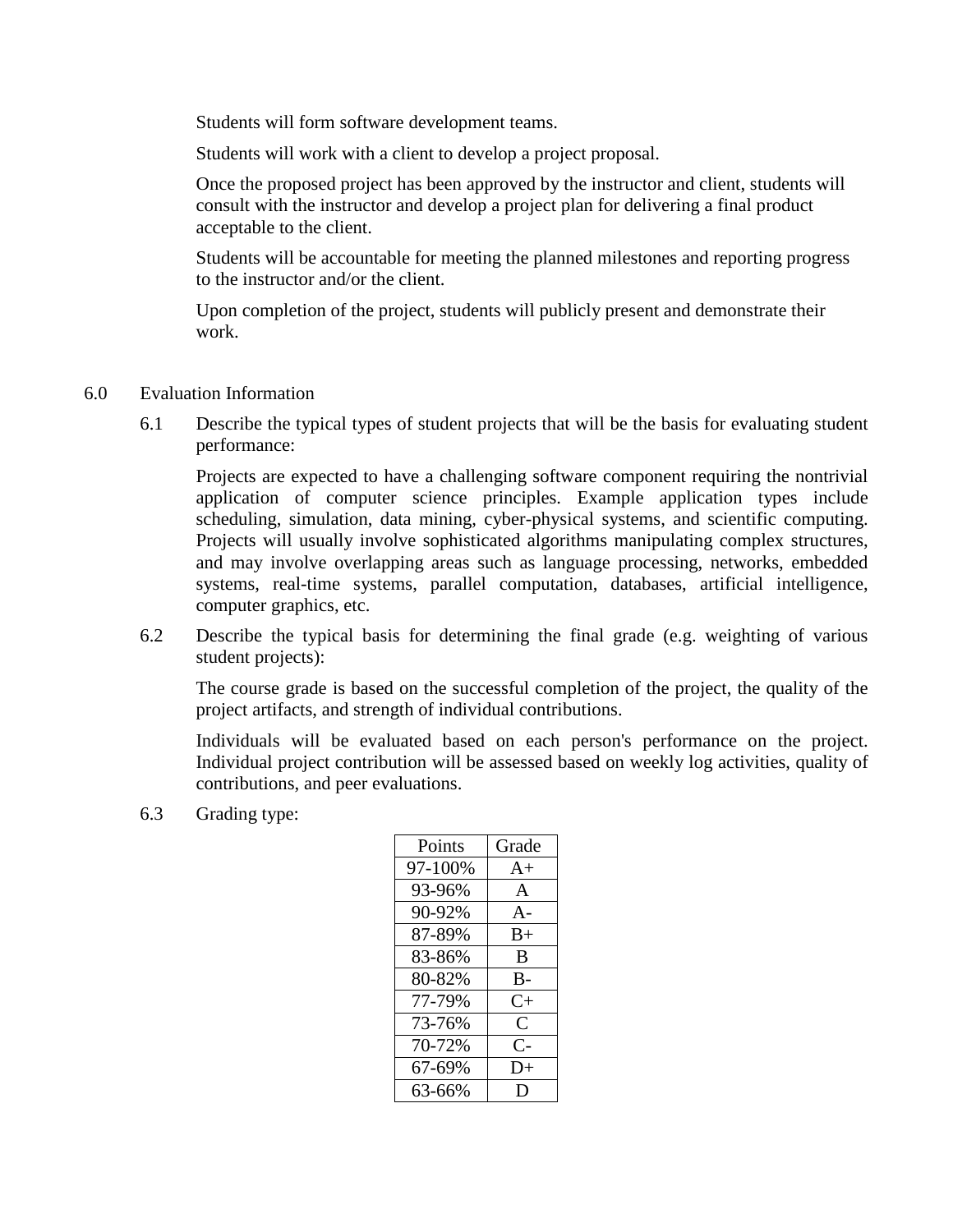| 60-62%  |  |
|---------|--|
| $-59\%$ |  |

#### **7.0 Resource Material**

| 7.1 |       | Textbooks and/or other required readings used in course                                                                                       |
|-----|-------|-----------------------------------------------------------------------------------------------------------------------------------------------|
|     | 7.1.1 | F. Brooks, The Mythical Man-Month: Essays on Software Engineering, 2nd<br>Edition, Addison-Wesley, 1995.                                      |
|     | 7.1.2 | B. Liskov and J. Guttag, Program Development in Java: Abstraction,<br>Specification, and Object-Oriented Design, Addison-Wesley, 2000.        |
|     | 7.1.3 | I. Sommerville, Software Engineering, $9th$ edition, Addison-Wesley, 2010.                                                                    |
| 7.2 |       | Other suggested reading materials, if any                                                                                                     |
|     | 7.2.1 | F. Brooks, The Design of Design: Essays from a Computer Scientist, Addison-<br>Wesley, 2010.                                                  |
|     | 7.2.2 | B. Bruegge and A. Dutoit. Object-Oriented Software Engineering, $2^{nd}$ edition,<br>Prentice Hall, 2004.                                     |
|     | 7.2.3 | B. Chess, Secure Programming with Static Analysis, Addison-Wesley, 2007.                                                                      |
|     | 7.2.4 | A. Cooper, <i>About Face 3.0</i> , Wiley, 2007.                                                                                               |
|     | 7.2.5 | R. Graham, D. Knuth, O. Patashnik. Concrete Mathematics: A Foundation for<br>Computer Science, 2 <sup>nd</sup> edition, Addison-Wesley, 1994. |
|     | 7.2.6 | D. Norman, The Design of Everyday Things, Basic Books, 2002.                                                                                  |
|     | 7.2.7 | M. Pezze and M. Young. Software Testing and Analysis: Process, Principles and<br>Techniques, Wiley, 2008.                                     |
| 7.3 |       | Other sources of information.                                                                                                                 |
|     |       | Technology- and domain-specific information to be provided by clients.                                                                        |
| 7.4 |       | Current bibliography of resource for student's information                                                                                    |
|     |       | 7.4.1 F. Brooks. No Silver Bullet – Essence and Accidents of Software Engineering.<br>IEEE Computer, 20(4): 10-19, April 1987.                |
|     | 7.4.2 | Melvin Conway. How do Committees Invent? Datamation 14(4): 28–31, 1968.                                                                       |
|     | 7.4.3 | M. E. Fagan. Design and code inspections to reduce errors in program<br>development. IBM Systems Journal, 15(3), 1976.                        |

7.4.4 A. Meneely and L. Williams. On Preparing Students for Distributed Software Development with a Synchronous, Collaborative Development Platform. *ACM Technical Symposium on Computer Science Education (SIGCSE)*, 2009.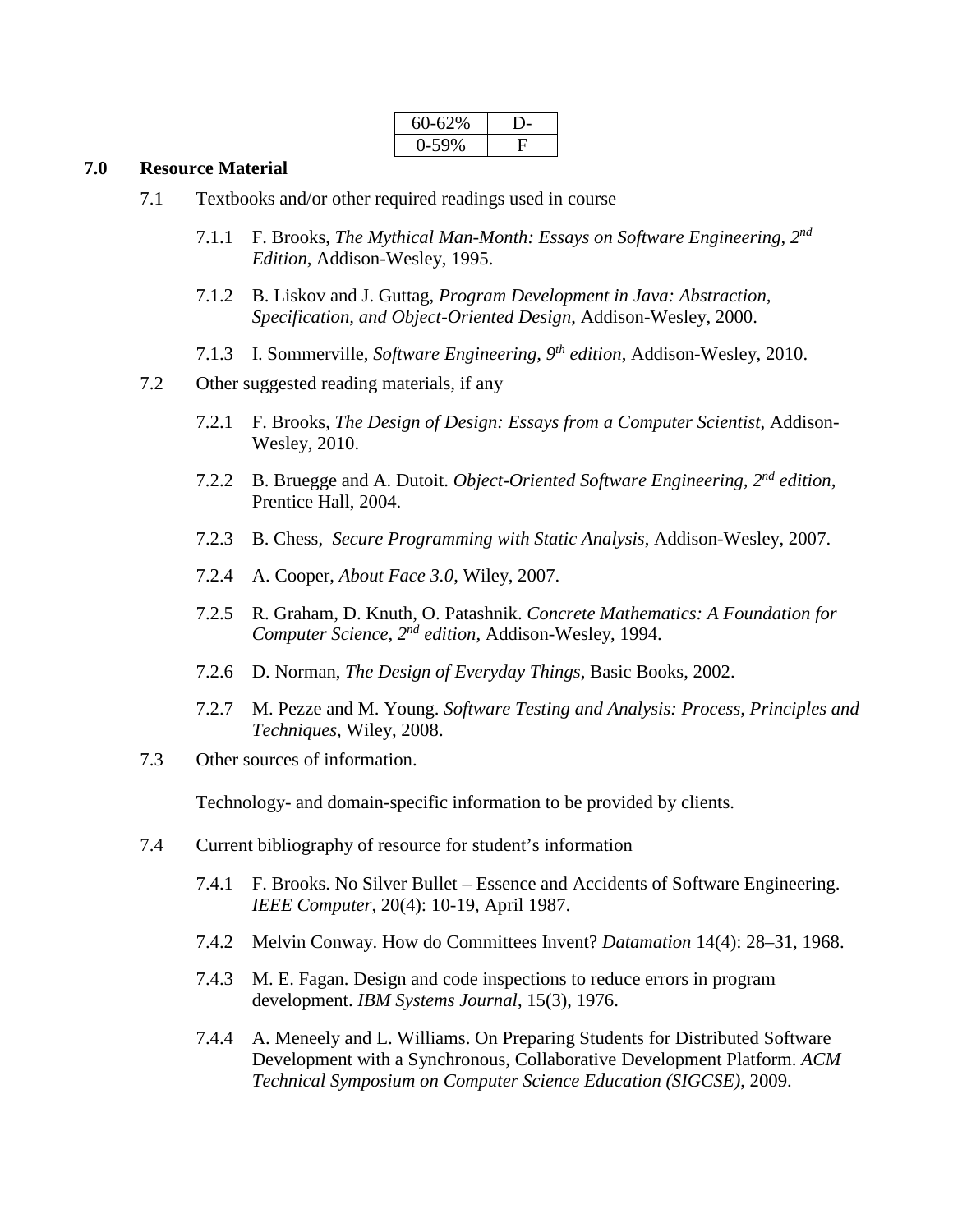7.4.5 Eric Raymond. The Cathedral and the Bazaar. *Linux Kongress*, May 1997, [http://www.catb.org/~esr/writings/cathedral-bazaar/cathedral-bazaar.](http://www.catb.org/%7Eesr/writings/cathedral-bazaar/cathedral-bazaar) (Last accessed March 18, 2010)

Additional reference material may be required based on actual project.

## 8.0 **Computer Science Accreditation Board (CSAB) Category Content (class time in hours)**

| <b>CSAB</b> Category                   | Core | Advanced |
|----------------------------------------|------|----------|
| Data structures                        |      |          |
| Computer organization and architecture |      |          |
| Algorithms and software design         |      |          |
| Concepts of programming languages      |      |          |

# **9.0 Oral and Written Communications**

Students will develop written requirements and analysis and design models to be presented to the client for validation. They will also be required to make a presentation and demonstration of their final project.

## **10.0 Social and Ethical Issues**

Covered by prerequisite.

## **11.0 Theoretical content**

|                  | Contact hours |
|------------------|---------------|
| Group dynamics   | 1.0           |
| Version control  | 1.0           |
| Program analysis | 4.0           |

#### **12.0 Problem analysis**

Students learn to elicit requirements from actual clients and formulate them into a software problem.

## **13.0 Solution design**

Students learn to implement the requirements systematically, through refinement of models. Students learn about relevant technologies and apply them to the problem. Students learn to create regression tests to make sure that existing services that should not change are left unchanged. Students learn to use version control as a way of controlling changes to the system.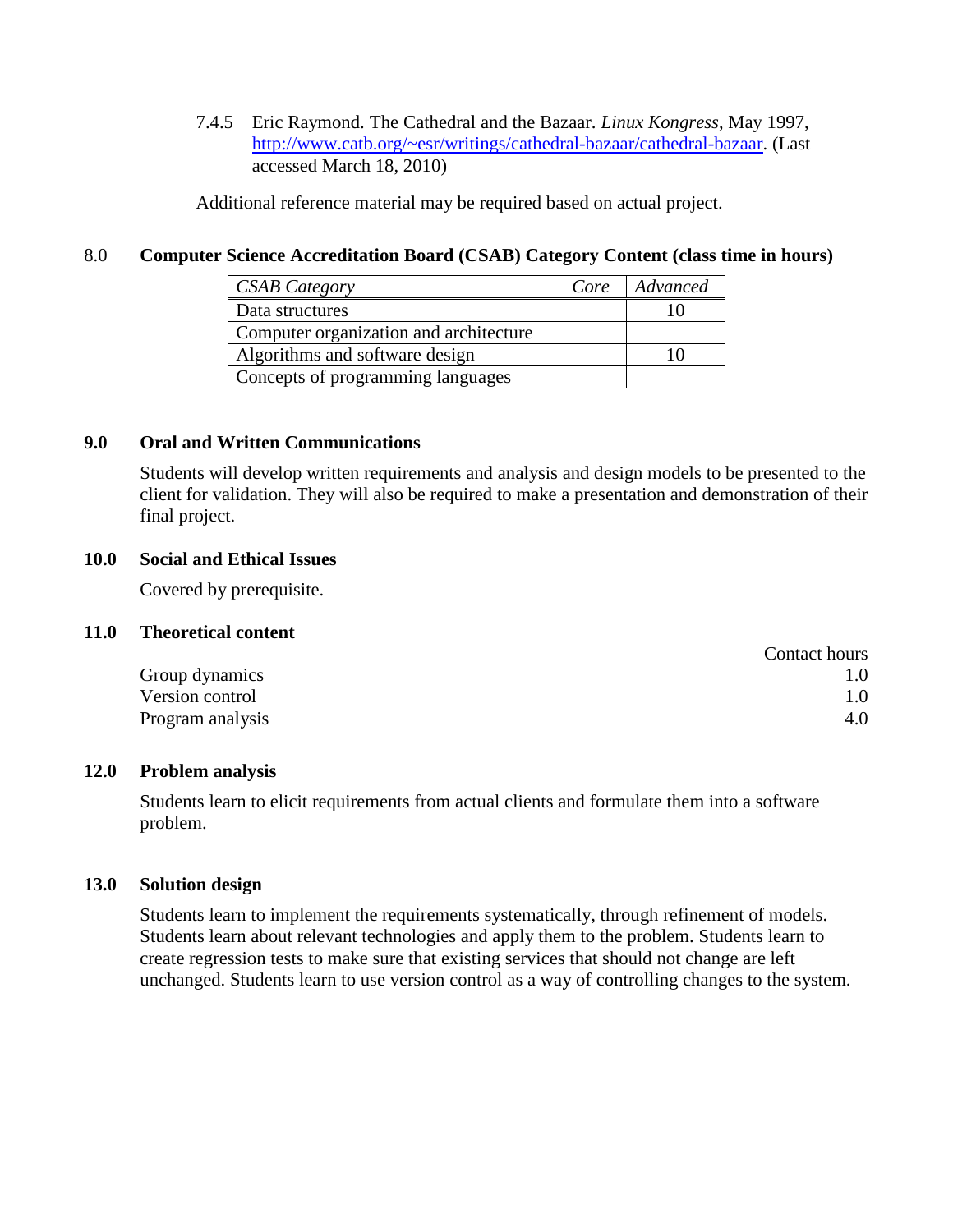# **CHANGE HISTORY**

| <b>Date</b> | <b>Change</b>                             | By whom | <b>Comments</b> |
|-------------|-------------------------------------------|---------|-----------------|
| 02/19/2009  | Initial version                           | Siy     |                 |
| 02/19/2009  | Modified sections 1, 3, 4 and 6 after     | Siy     |                 |
|             | discussion during UPC meeting. Also       |         |                 |
|             | fixed the information in sections 8-12.   |         |                 |
| 02/27/2009  | Modified as a special topics proposal for | Siy     |                 |
|             | Fall 2009.                                |         |                 |
| 03/20/2010  | Modified description to make it suitable  | Siy     |                 |
|             | as a capstone course.                     |         |                 |
| 03/30/2010  | Modified the wording to clarify that all  | Siy     |                 |
|             | team projects are acceptable as long as   |         |                 |
|             | they solve a Computer Science-related     |         |                 |
|             | problem.                                  |         |                 |
| 04/01/2010  | Clarified that the proposed project must  | Siy     |                 |
|             | be approved by instructor and client.     |         |                 |
| 03/03/2014  | Alphabetized references.                  | Siy     |                 |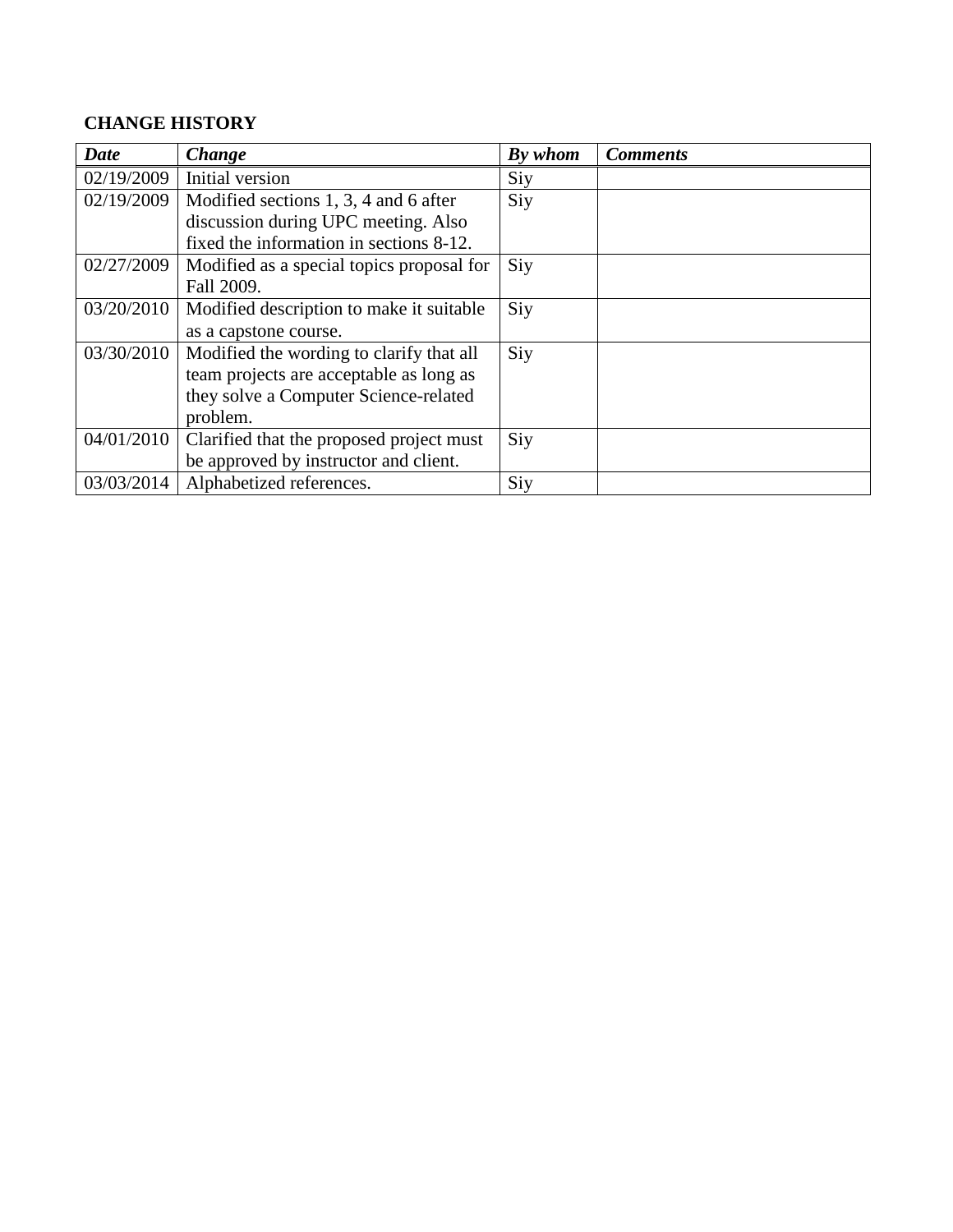# **UNIVERSITY OF NEBRASKA AT OMAHA Mapping of CS Program Outcomes vs. course objectives**

| Department and Course Number | <b>CSCI 4960</b>        |
|------------------------------|-------------------------|
| Course Title                 | <b>Capstone Project</b> |
| Course Coordinator           | Harvey Siy              |
| Total Credits                |                         |
| Date of Last Revision        | April 1, 2010           |

**Instructions: Paste or type the course objectives in the left-hand column. Indicate the relationship between course objective and program outcome by placing one of the two following marks in the appropriate cell:**

- **S – Strong relationship**
- **X – Contributing relationship**

|                                                                                              | <b>CS Program Outcomes</b> |                                                |                                                                  |                                                                            |                                |                                           |                                                   |                                           |                                                       |                                                      |                                                             |
|----------------------------------------------------------------------------------------------|----------------------------|------------------------------------------------|------------------------------------------------------------------|----------------------------------------------------------------------------|--------------------------------|-------------------------------------------|---------------------------------------------------|-------------------------------------------|-------------------------------------------------------|------------------------------------------------------|-------------------------------------------------------------|
| Course objective                                                                             |                            | define<br>problem,<br>analyze<br>$\widehat{e}$ | solution<br>implement<br>and<br>design<br>$\widehat{\mathbf{c}}$ | team<br>$\mathbf{\overline{a}}$<br>$\overline{\mathbf{e}}$<br>(d) function | ethical issues<br>$\mathbf{e}$ | effectively<br>communicate<br>$\bigoplus$ | of computing<br>impact<br>analyze<br>$\mathbf{G}$ | development<br>(h) continued professional | tools<br>and<br>Current techniques<br>$\widehat{\Xi}$ | apply foundations<br>$\widehat{\boldsymbol{\Theta}}$ | development<br>and<br>design<br>apply<br>$\mathbf{\hat{z}}$ |
| Apply fundamental computer science principles in<br>solving real-world problems.             | S                          | S                                              |                                                                  |                                                                            |                                |                                           |                                                   |                                           |                                                       | S                                                    |                                                             |
| Develop communication skills through interaction<br>2.<br>with client.                       |                            |                                                |                                                                  |                                                                            | $\mathbf X$                    | S                                         | S                                                 | S                                         |                                                       |                                                      |                                                             |
| Gain proficiency in modeling, implementing and<br>3.<br>testing large software applications. |                            | S                                              | S                                                                |                                                                            |                                | $\overline{\mathbf{X}}$                   | $\mathbf X$                                       |                                           | S                                                     |                                                      | S                                                           |
| Learn to work in teams.<br>4.                                                                |                            |                                                |                                                                  | S                                                                          | $\mathbf X$                    | S                                         |                                                   |                                           | $\mathbf X$                                           |                                                      |                                                             |